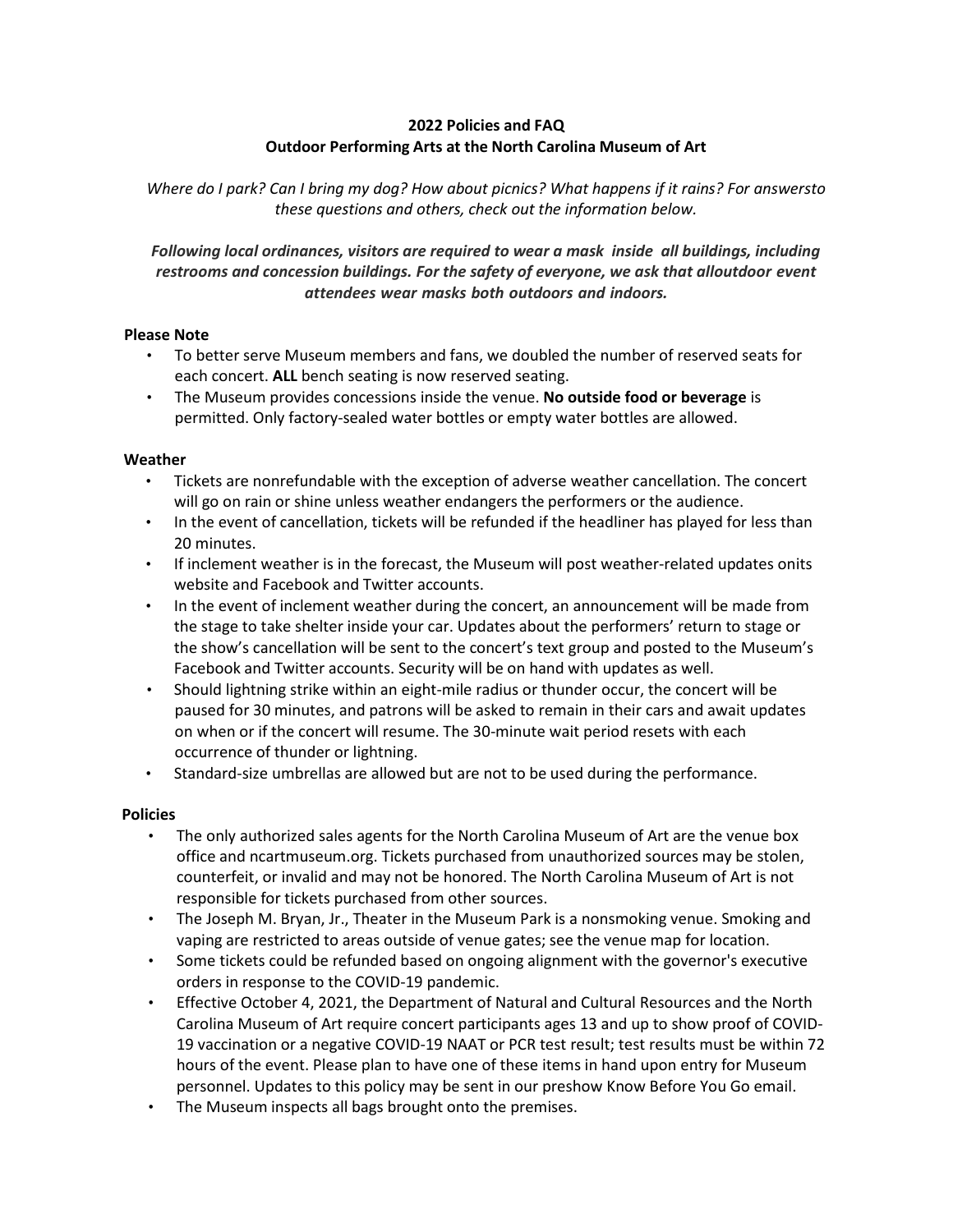### **Food and Beverage**

- Concessions are available in the venue.
- The NCMA offers a variety of beverages for purchase, including beer, wine, hard seltzer, and nonalcoholic drinks. You must be at least 21 years of age to buy and consume alcohol; IDs are checked at the point of sale.
- No outside food or drink is permitted, with the exception of factory-sealed water bottles.
- Refillable water bottles are allowed, but they must be empty when you enter the Amphitheater. Water fountains are available near the restrooms to fill your bottles once inside the gates.
- Coolers, ice chests, picnic baskets, and plastic storage containers for transporting food and ice are not allowed. Knives, wagons, and tables are also prohibited.

#### **Parking**

- Free parking is available on campus in lots along Blue Ridge Road and close to the main Museum buildings.
- Campus parking may not accommodate everyone on sold-out concert nights. Once all parking spaces on the NCMA campus are filled, security staff will only allow cars with accessible parking permits and taxi/ride-share app drop-offs through the main entrance.
- If the entrance is closed when you arrive, please use concert parking on Reedy Creek Road across from the NCMA.
- Taxi and ride-share app drivers should make an immediate left after entering the Museum drive and follow signage for drop-off, so riders can find the end of the line. (Please note: taxi and ride-share app drop-off is no longer located in the circular Plaza near the entry gates.) At the end of the show, please use the Plaza outside the entry gate for all taxi and ride-share app pickups.
- After the show the lots can be congested. Please allow time to exit the grounds and be mindful of pedestrians. Note that there are three exits.

### **Accessibility**

- Visitors with wheelchairs or limited mobility may be dropped off in the circular Plaza near the entry gates or park in an accessible parking space. Seating is available until the rest of their party reaches the gates through the line.
- Wheelchair seating and wheelchair-accessible restrooms will be available.
- Please contact Felicia Ingram [\(felicia.ingram@ncdcr.gov\)](mailto:felicia.ingram@ncdcr.gov), manager of interpretation, accessibility, and diversity, with questions or to arrange assistance in advance. You may also contact the member and visitor services team at [help@ncartmuseum.org](mailto:help@ncartmuseum.org) with questions or to arrange in advance for assistance.

### **Tickets**

• Tickets and Membership is located inside East Building and open during business hours, Tuesday through Sunday, 10 am to 5 pm. Many shows sell out, so we encourage you to buy tickets in advance by visiting the Museum or ordering online.

### **Text Group**

• We can now text you with updates on the show. If there's bad weather or any other issue, we'll let you know via a text to your cell phone. (We promise not to send annoying frequent texts, just useful updates. Standard text and data rates apply, and you can stop at any time.)